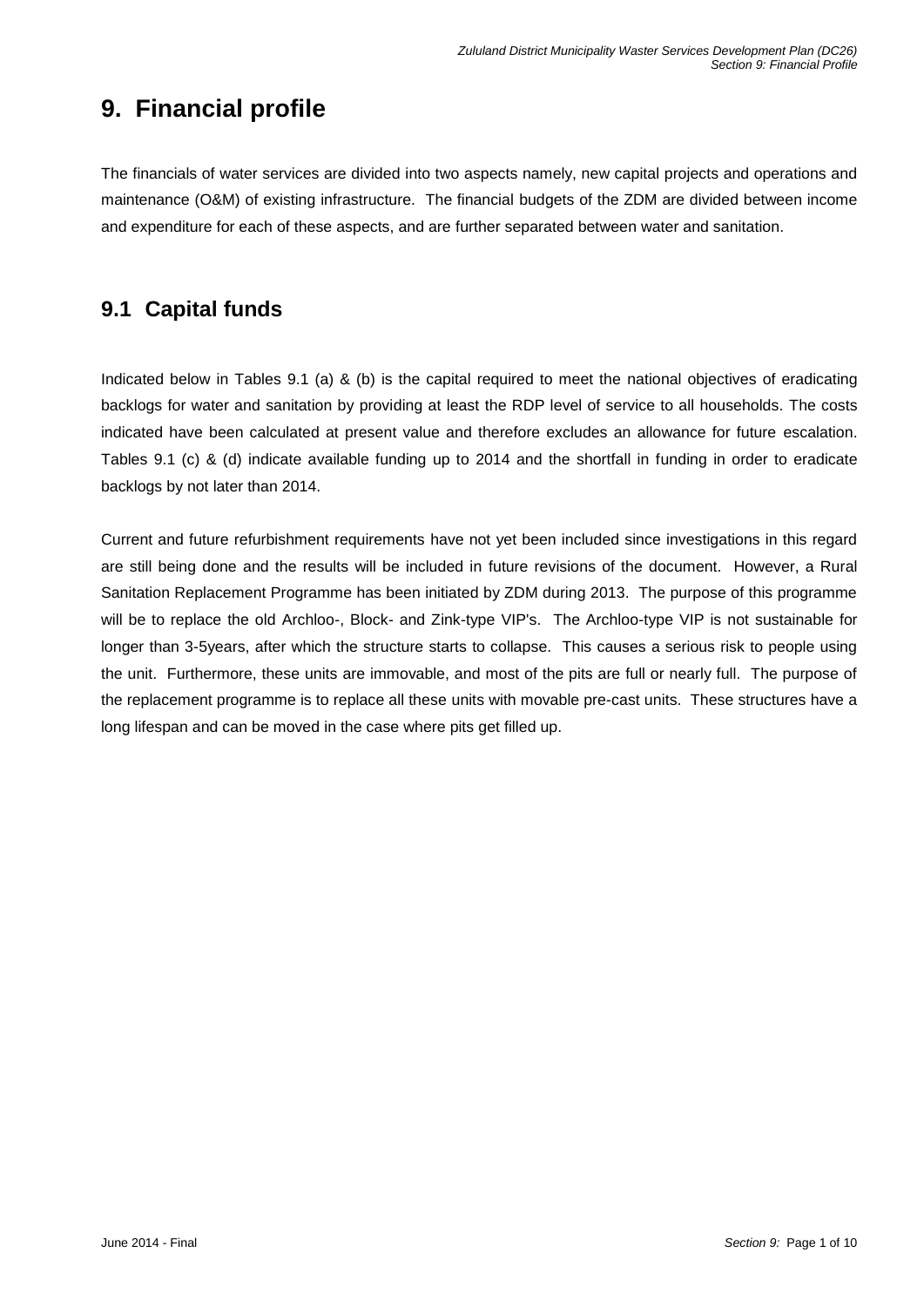### **Table 9.1 (a): Capital requirements: water**

| <b>WATER</b>             | <b>Capital</b><br>requirements |               | 2014/15 |               | 2015/2016 |               | 2016/2017 |               | 2017/2018 |                               |
|--------------------------|--------------------------------|---------------|---------|---------------|-----------|---------------|-----------|---------------|-----------|-------------------------------|
| Regional bulk Pipes      | R                              | 732 568 088   |         | 11 584 808 R  |           | 76 405 893    | R         | 127 159 412 1 |           | 517 417 975                   |
| Regional bulk Components | R                              | 819 319 694   |         | 97 645 428 R  |           | 45 699 845    | R         | 44 267 521    |           | 631 706 900                   |
| Secondary bulk           | R                              | 144 063 499   |         | 57 291 804 R  |           | 44 491 516 R  |           | 26 385 475    |           | 015 894 704                   |
| <b>Reticulation</b>      |                                | 123 805 640 R |         | 8 939 760 R   |           | 8484820       | R         | 10 699 920 R  |           | 95 681 140                    |
| Total capital: water R   |                                | 2819756921    | R       | 175 461 800 R |           | 175 082 074 R |           |               |           | 208 512 328   R 2 260 700 719 |

### **Table 9.1 (b): Capital requirements: sanitation**

| <b>SANITATION</b>             |   | <b>Capital requirements</b> |   | 2014/15        |   | 2015/2016                |    | 2016/2017                |     | 2017/2018   |
|-------------------------------|---|-----------------------------|---|----------------|---|--------------------------|----|--------------------------|-----|-------------|
| <b>Bulk infrastructure</b>    | R | $\overline{\phantom{a}}$    | R | $\blacksquare$ |   | $\overline{\phantom{0}}$ |    | $\overline{\phantom{0}}$ |     |             |
| Reticulation                  | R |                             | R |                |   |                          | R  |                          |     |             |
| <b>VIP</b> toilets            | R | 354 407 900                 |   | 55 405 500     |   | 55 405 500               |    | 55 405 500               |     | 188 191 400 |
| Total capital (new)           | R | 354 407 900                 | R | 55 405 500     | R | 55 405 500               | R  | 55 405 500               | l R | 188 191 400 |
| <b>Bulk infrastructure</b>    |   | 383 259 553                 |   | TBA            |   | TBA                      |    | TBA                      |     | TBA         |
| <b>Reticulation</b>           |   | TBA                         |   | TBA            |   | TBA                      |    | ТВА                      |     | TBA         |
| <b>VIP</b> toilets            |   | 314 414 100                 |   | 11 081 100     |   | 11 081 100               |    | 11 081 100               |     | 281 170 800 |
| Total capital (refurbishment) | R | 697 673 653                 | R | 11 081 100     | R | 100<br>11 081            | R  | 11 081 100               | I R | 281 170 800 |
| <b>Total capital</b>          | R | 668 822 000                 | R | 66 486 600     | R | 66 486 600               | /R | 66 486 600               | R   | 469 362 200 |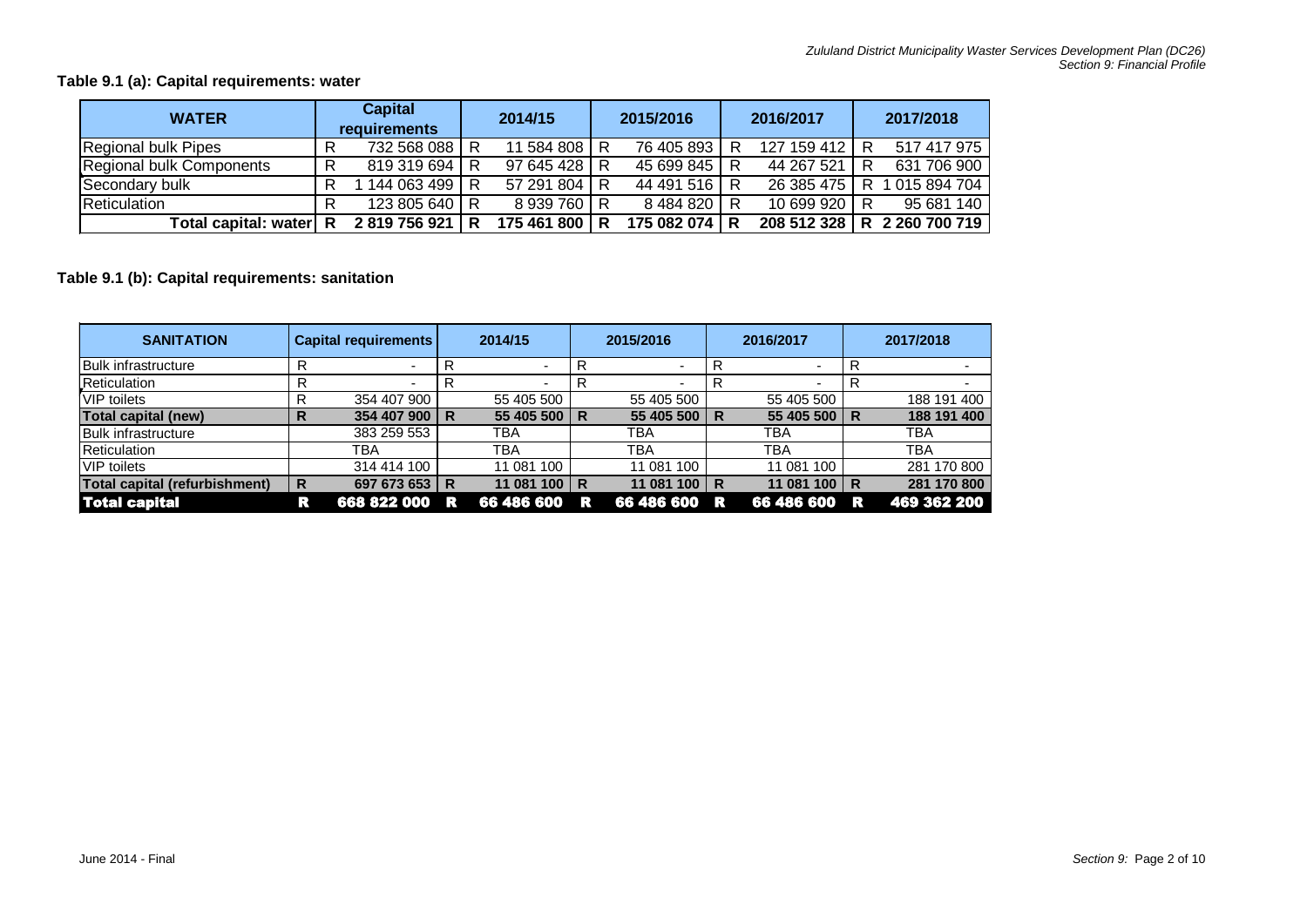#### **Table 9.1 (c): Source of capital income: water**

| <b>WATER</b>               |   | <b>Expected Funding</b> |   | 2014/15     |     | 2015/2016                |         |             |         |             |  | 2016/2017 |  | 2017/2018 |
|----------------------------|---|-------------------------|---|-------------|-----|--------------------------|---------|-------------|---------|-------------|--|-----------|--|-----------|
| MIG                        | R | 498 649 500             | R | 166 216 500 | R   | 166 216 500              | R       | 166 216 500 | R       | 166 216 500 |  |           |  |           |
| DWA (RBIG)                 | R | 95 400 000              | R | 95 400 000  |     | Unknown                  | Unknown |             | Unknown |             |  |           |  |           |
| Housing                    |   |                         |   |             |     |                          | R       |             |         |             |  |           |  |           |
| Other grant funding (MWIG) | R | 39 000 000              | R | 39 000 000  | I R |                          | R       |             | R       |             |  |           |  |           |
| <b>ILoans</b>              |   | -                       | R | ۰           |     | $\overline{\phantom{a}}$ | R       |             | R       |             |  |           |  |           |
| <b>TOTAL</b>               | R | 633 049 500             | R | 300 616 500 | R   | 166 216 500              | R       | 166 216 500 | R       | 166 216 500 |  |           |  |           |
| Capital requirements       | R | 2819756921              |   |             |     |                          |         |             |         |             |  |           |  |           |
| <b>Shortfall</b>           | R | -2 186 707 421          |   |             |     |                          |         |             |         |             |  |           |  |           |

### **Table 9.1 (d): Source of capital income: sanitation**

| <b>SANITATION</b>    | <b>Expected Funding</b> | 2014/15      | 2015/2016    | 2016/2017    | 2017/2018  |
|----------------------|-------------------------|--------------|--------------|--------------|------------|
| <b>MIG</b>           | 166 216 500 R           | 55 405 500 R | 55 405 500 R | 55 405 500 R | 55 405 500 |
| <b>DWA</b>           |                         |              |              |              |            |
| <b>Housing</b>       |                         |              |              |              |            |
| Other grant funding  |                         |              |              |              |            |
| Loans                |                         |              |              |              |            |
| <b>TOTALI R</b>      | 166 216 500 R           | 55 405 500 R | 55 405 500 R | 55 405 500 R | 55 405 500 |
| Capital requirements | 668 822 000             |              |              |              |            |
| Shortfall R          | $-502605500$            |              |              |              |            |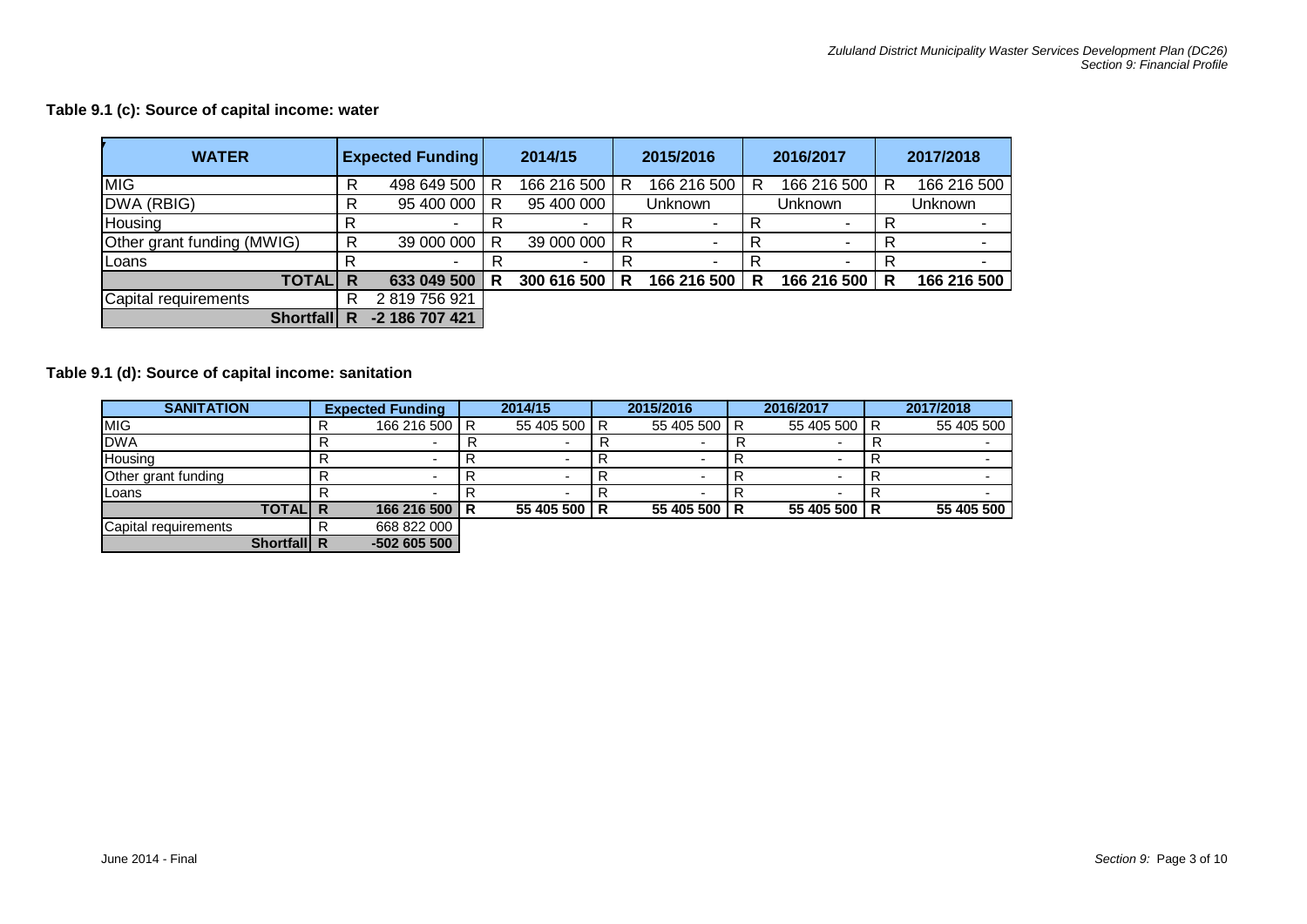## **9.2 Operating costs and income (water & sanitation)**

Of critical importance is the funding of Operations and Maintenance of existing and future schemes as they are being commissioned. Correct O&M of physical infrastructure is arguably more important than infrastructure construction because unless successful preventative maintenance procedures are instituted schemes will become inoperative. As a large proportion of expenditure relates to staff, competent personnel are required to ensure that the large investments in water services are not negated through dysfunction or dereliction.

Table 9.2 (a) below shows the operational costs associated with the provision of water services in the district.

### **9.3 Tariffs and charges**

The ZDM tariff structure for various levels of water and sanitation services, including the Free Basic Services (FBS) allowance to households, are indicated in Table 9.3 (a) below. The demographics of the ZDM indicate that the level of poverty in the ZDM is high (Section 1). The ZDM cannot afford the expenses of maintaining an indigent roster and therefore provides all households in the district with FBS. Only institutions (schools, clinics, etc.) are not provided with FBS. ZDM might in future refine the above approach to a more targeted approach based on different residential areas.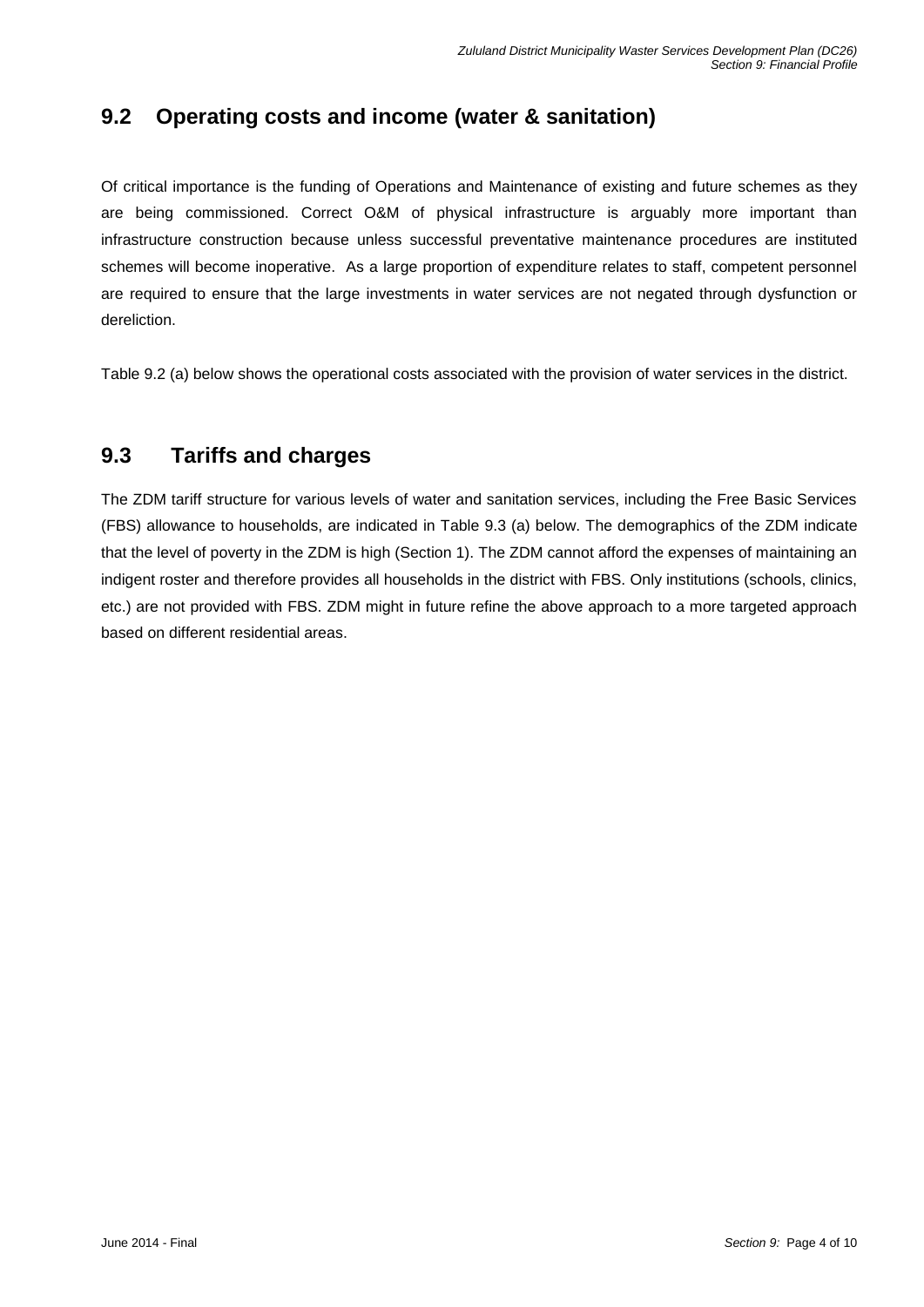**Operating costs and income Total 5yr projected 2013-2014 2014-2015 2015-2016 2016-2017 2017-2018** Operational costs | R 1 702 170 457 | R 314 899 527 | R 331 904 101 | R 362 107 374 | R 395 059 145 | R 431 009 527 Personnel costs | R 592 140 014 | R 107 731 006 | R 117 534 528 | R 128 230 170 | R 139 899 116 | R 152 629 935 **Total O&M costs R 2 294 310 471 R 422 630 533 R 449 438 629 R 490 337 544 R 534 958 261 R 583 639 462** Equitable share: FBS R 1 517 800 300 R 277 840 000 R 299 001 000 R 326 210 091 R 355 895 209 R 388 281 673 |Income: sales (actual payment) | R 144 709 365 | R 15 700 199 | R 17 128 917 | R 18 687 649 | R 20 388 225 | R 22 243 553 **Total income R 1 662 509 666 R 293 540 199 R 316 129 917 R 344 897 740 R 376 283 434 R 410 525 227 Deficit/surplus R -631 800 805 R -129 090 334 R -133 308 712 R -145 439 804 R -158 674 827 R -173 114 236**

#### **Table 9.2 (a): Operational costs and income**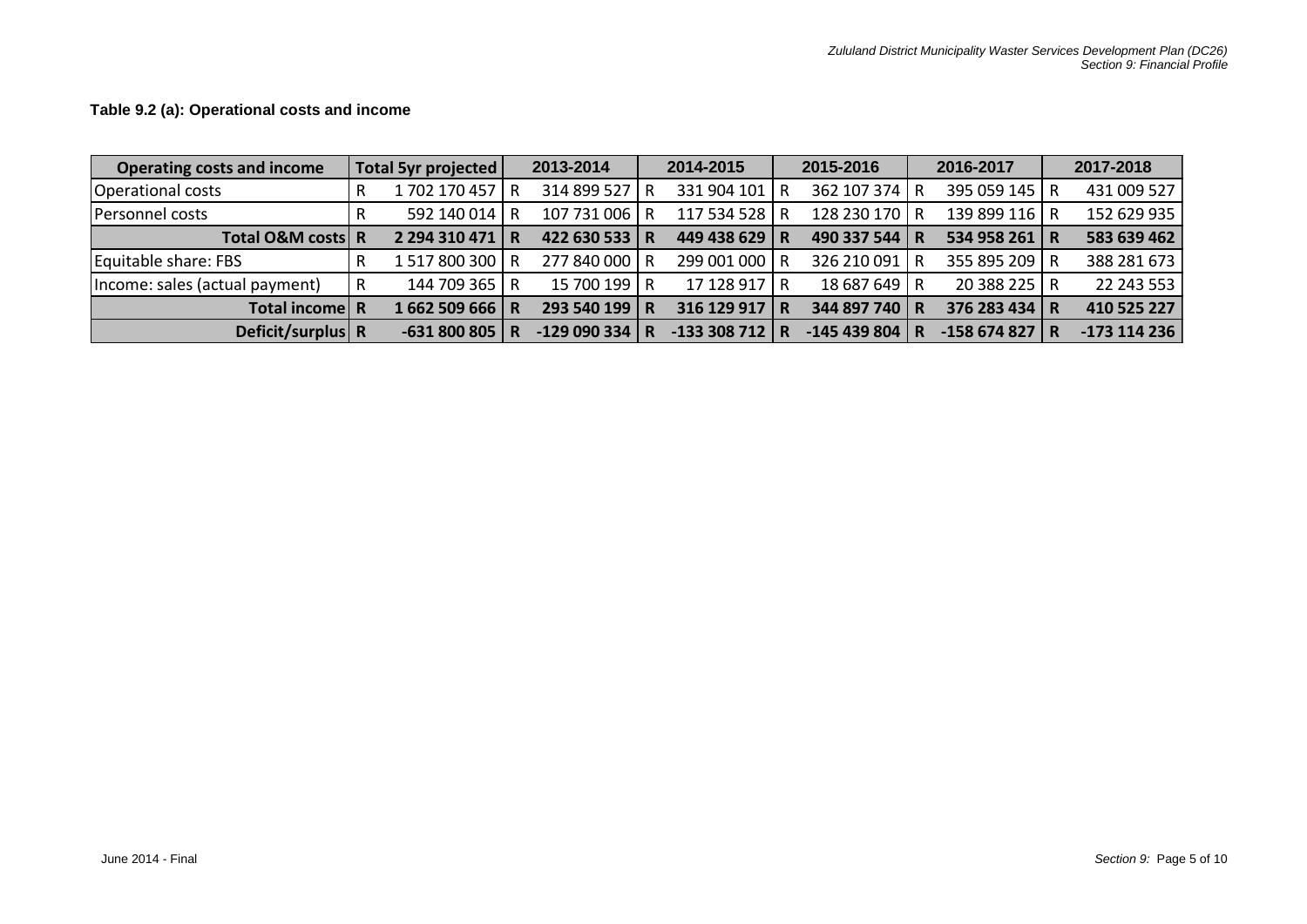#### **Table 9.3 (a): ZDM Water Services Tariffs**

#### **Tariff Projections:**

It is essential for Zululand District Municpality to access adequate sources of funding throughout the planning horison. To achieve this, it is necessary to determine the projected tarrifs and kiloliters sold . Therefore the tarrifs have been projected as

| <b>DESCRIPTION</b>                                     |              | <b>ULUNDI</b>  |              |                |                |
|--------------------------------------------------------|--------------|----------------|--------------|----------------|----------------|
|                                                        | 09/10        | 10/11          | 11/12        | 12/13          | 13/14          |
| <b>WATER TARIFFS</b>                                   |              |                |              |                |                |
| 0-6/KL                                                 |              |                |              |                |                |
| 7-30/kl                                                | 4.40         | 4.40           | 4.40         | 4.40           | 4.40           |
| 31-40/kl                                               | 5.30         | 5.30           | 5.30         | 5.39           | 5.39           |
| >40 kl                                                 | 6.15         | 6.15           | 6.15         | 6.68           | 6.68           |
| <b>Commecial and Industrial</b>                        | 4.82         | 5.30           | 5.83         | 6.09           | 6.09           |
| <b>Unmetered</b>                                       | 58.19        | 64.01          | 70.41        | 73.58          | 73.58          |
| Other business and state                               |              |                |              |                |                |
| Residential-3 months consumption limited to R250       | 100.00       | 104.70         | 109.52       | 114.44         | 114.44         |
|                                                        |              |                |              |                |                |
| <b>WATER CONNETIONS :</b>                              |              |                |              |                |                |
| <b>Residential</b>                                     | $cost + 10%$ | $cost + 10%$   | $cost + 10%$ | $cost + 10%$   | $cost + 10%$   |
| <b>Businesses</b>                                      | $cost + 10%$ | cost +10%      | $cost + 10%$ | $cost + 10%$   | cost +10%      |
|                                                        | ۰            |                |              |                | ٠              |
| <b>IMETER TAMPERING:</b>                               | ۰            |                |              |                | ٠              |
| <b>First Offence</b>                                   | ٠            | $\blacksquare$ | ٠            | $\blacksquare$ | ٠              |
| <b>Second Offence</b>                                  | ٠            | ٠              | ٠            | $\blacksquare$ | ٠              |
| THIRD OFFENCE:                                         | ٠            |                |              |                | ٠              |
|                                                        |              |                |              |                | ٠              |
| <b>WATER RECONNETION FEE</b>                           | 57.00        | 59.68          | 62.42        | 65.23          | 65.23          |
|                                                        |              |                |              |                | ٠              |
| <b>WATER TANKERS:</b>                                  |              |                |              |                | ٠              |
| <b>Loads</b>                                           |              |                |              |                | ٠              |
| Rate per kilometer                                     | ۰.           | $\mathbf{r}$   | ÷.           | $\blacksquare$ | $\blacksquare$ |
| Rate per kiloliter                                     | 4.96         | 5.19           | 5.43         | 5.68           | 5.68           |
|                                                        |              |                |              |                |                |
| <b>Other Consumers</b>                                 |              |                |              |                |                |
| Where no working water meter is installed on which the |              |                |              |                |                |
| property is occuppied                                  |              |                |              |                |                |
|                                                        |              |                |              |                |                |
| <b>STAND ALONE / DEDICATED SCHEMES</b>                 | $cost + 10%$ | $cost + 10%$   | $cost + 10%$ | $cost + 10%$   | $cost + 10%$   |
|                                                        |              |                |              |                |                |
|                                                        |              |                |              |                |                |
|                                                        | 0.00         | 0.00           | 0.00         | 0.00           | 0.00           |

| <b>DESCRIPTION</b>                                 |              | <b>ULUNDI</b> |              |              |              |
|----------------------------------------------------|--------------|---------------|--------------|--------------|--------------|
|                                                    | 09/10        | 10/11         | 11/12        | 12/13        | 13/14        |
| <b>ISEWARAGE TARIFFS</b>                           |              |               |              |              |              |
|                                                    |              |               |              |              |              |
| <b>IDOMESTIC</b>                                   |              |               |              |              |              |
| Basic 0-40kl                                       | 42.00        | 43.97         | 46.00        | 48.07        | 48.07        |
| <b>ISEWER EXCESS &gt;40kI OF WATER CONSUMPTION</b> | 1.89         |               |              |              |              |
| <b>ISEWER EXCESS - FIXED CHARGE</b>                |              |               |              |              | ۰            |
|                                                    |              |               |              |              | ۰            |
| <b>NON DOMESTIC, COMMERCIAL, HIGH DENSITY</b>      |              |               |              |              |              |
| Basic 0-40kl                                       | 42.00        | 43.97         | 46.00        | 48.07        | 48.07        |
| <b>SEWER EXCESS &gt;40kl OF WATER CONSUMPTION</b>  | 1.89         | 1.98          | 2.07         | 2.16         | 2.16         |
|                                                    |              |               |              |              |              |
| VACUUM TANK SERVICE per 5kl OR PART THEREOF        |              |               |              |              |              |
| Normal week days                                   | 80.00        | 83.76         | 87.61        | 91.56        | 91.56        |
| <b>Weekends and Public Holidays</b>                | 280.00       | 293.16        | 306.65       | 320.44       | 320.44       |
| Rate per KI                                        | 3.79         | 3.97          | 4.15         | 4.34         | 4.34         |
|                                                    |              |               |              |              |              |
| <b>ISTAND ALONE / DEDICATED SCHEMES</b>            | $cost + 10%$ | $cost + 10%$  | $cost + 10%$ | $cost + 10%$ | $cost + 10%$ |
|                                                    |              |               |              |              |              |
|                                                    | 0.00         | 0.00          | 0.00         | 0.00         | 0.00         |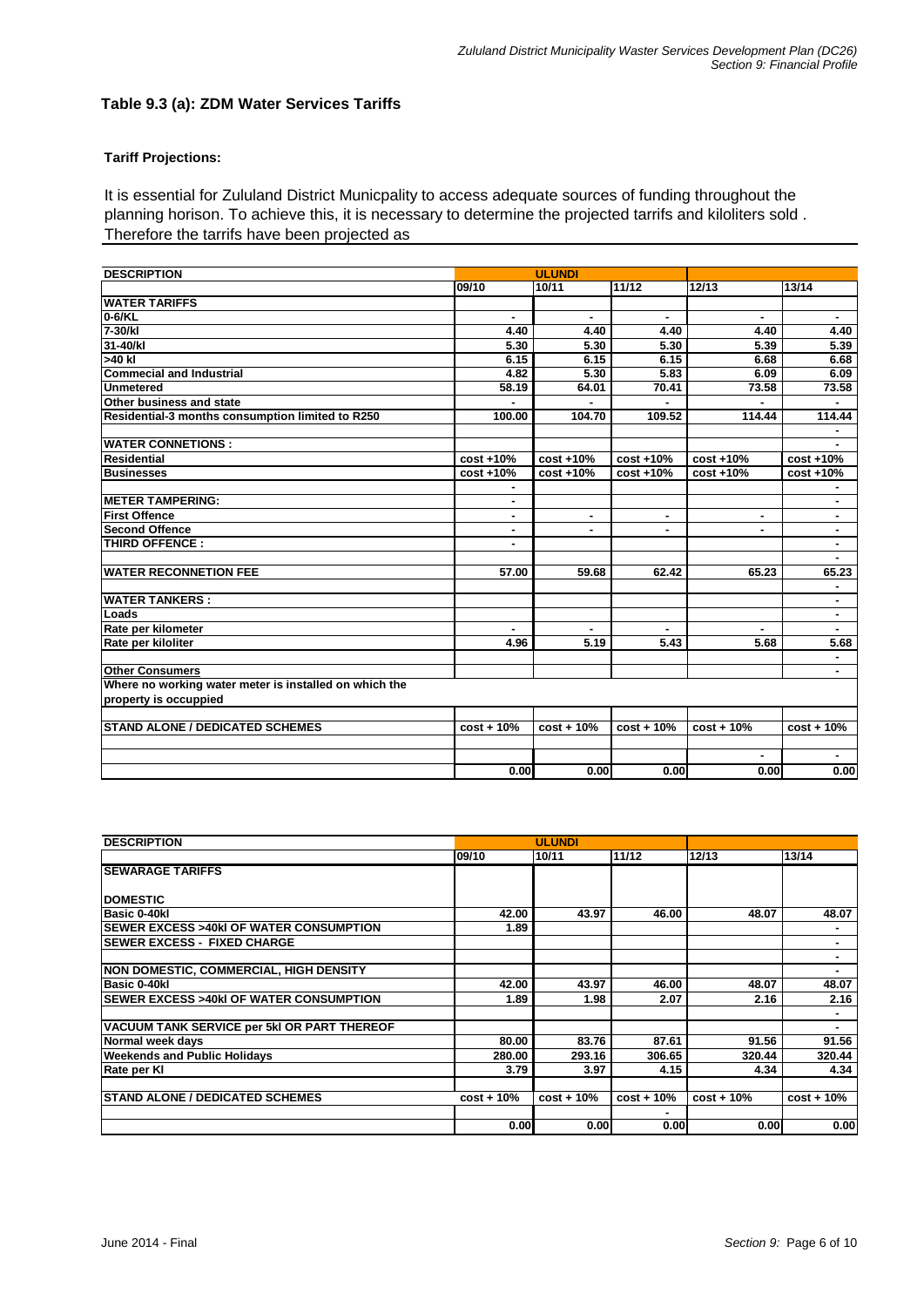| <b>DESCRIPTION</b>                                     |              | <b>NONGOMA</b> |              |              |              |  |
|--------------------------------------------------------|--------------|----------------|--------------|--------------|--------------|--|
|                                                        | 09/10        | 10/11          | 11/12        | 12/13        | 13/14        |  |
| <b>WATER TARIFFS</b>                                   |              |                |              |              |              |  |
| $0 - 6$ /KL                                            |              |                |              |              |              |  |
| 7-30/kl                                                | 4.17         | 4.40           | 4.40         | 4.40         | 4.40         |  |
| 31-40/kl                                               | 5.32         | 5.30           | 5.30         | 5.39         | 5.39         |  |
| > 40kl                                                 | 5.55         | 5.81           | 6.15         | 6.68         | 6.68         |  |
| <b>Commecial and Industrial</b>                        |              |                |              |              |              |  |
| <b>Unmetered</b>                                       |              |                |              |              |              |  |
| Other business and state                               | 4.17         | 4.37           | 4.57         | 4.77         | 4.77         |  |
| Residential-3 months consumption limited to R250       | 250.00       | 261.25         | 273.27       | 285.56       | 285.56       |  |
| <b>WATER CONNETIONS:</b>                               |              |                |              |              |              |  |
| <b>Residential</b>                                     | cost +10%    | $cost + 10%$   | cost +10%    | cost +10%    | cost +10%    |  |
| <b>Businesses</b>                                      |              | cost +10%      | cost +10%    | cost +10%    | cost +10%    |  |
|                                                        | cost +10%    |                |              |              |              |  |
| IMETER TAMPERING:                                      |              |                |              |              |              |  |
| <b>First Offence</b>                                   |              |                |              |              |              |  |
| <b>Second Offence</b>                                  | 900.00       | 942.30         | 985.65       | 1 030.00     | 1 030.00     |  |
| THIRD OFFENCE:                                         | 1800.00      | 1884.60        | 1971.29      | 2 060.00     | 2 060.00     |  |
|                                                        |              |                |              |              |              |  |
| <b>WATER RECONNETION FEE</b>                           | 100.00       | 104.70         | 109.52       | 114.44       | 114.44       |  |
| <b>WATER TANKERS:</b>                                  |              |                |              |              | ٠            |  |
| Loads                                                  |              |                |              |              |              |  |
| Rate per kilometer                                     | 3.79         | 4.17           | 4.36         | 4.56         | 4.56         |  |
| Rate per kiloliter                                     | 4.96         | 5.19           | 5.43         | 5.68         | 5.68         |  |
|                                                        |              |                |              |              |              |  |
| <b>Other Consumers</b>                                 |              |                |              |              |              |  |
| Where no working water meter is installed on which the |              |                |              |              |              |  |
| property is occuppied                                  |              |                |              |              |              |  |
| <b>STAND ALONE / DEDICATED SCHEMES</b>                 | $cost + 10%$ | $cost + 10%$   | $cost + 10%$ | $cost + 10%$ | $cost + 10%$ |  |
|                                                        |              |                |              |              |              |  |
|                                                        |              |                |              |              |              |  |
|                                                        | 0.00         | 0.00           | 0.00         | 0.00         | 0.00         |  |

ROUTE R66

| <b>DESCRIPTION</b>                                 |              | <b>NONGOMA</b> |              |              |              |
|----------------------------------------------------|--------------|----------------|--------------|--------------|--------------|
|                                                    | 09/10        | 10/11          | 11/12        | 12/13        | 13/14        |
| <b>SEWARAGE TARIFFS</b>                            |              |                |              |              |              |
| <b>DOMESTIC</b>                                    |              |                |              |              |              |
| Basic 0-40kl                                       | 42.00        | 43.97          | 46.00        | 48.07        | 48.07        |
| <b>ISEWER EXCESS &gt;40kI OF WATER CONSUMPTION</b> | 1.89         |                |              |              | ۰            |
| <b>SEWER EXCESS - FIXED CHARGE</b>                 |              |                |              |              | ۰            |
|                                                    |              |                |              |              | ۰            |
| <b>INON DOMESTIC, COMMERCIAL, HIGH DENSITY</b>     |              |                |              |              |              |
| Basic 0-40kl                                       | 42.00        | 43.97          | 46.00        | 48.07        | 48.07        |
| <b>ISEWER EXCESS &gt;40kI OF WATER CONSUMPTION</b> | 1.89         | 1.98           | 2.07         | 2.16         | 2.16         |
| VACUUM TANK SERVICE per 5kl OR PART THEREOF        |              |                |              |              | ۰<br>۰       |
| Normal week days                                   | 80.00        | 83.76          | 87.61        | 91.56        | 91.56        |
| <b>Weekends and Public Holidays</b>                | 280.00       | 293.16         | 306.65       | 320.44       | 320.44       |
| Rate per KI                                        | 3.79         | 3.97           | 4.15         | 4.34         | 4.34         |
| <b>ISTAND ALONE / DEDICATED SCHEMES</b>            | $cost + 10%$ | $cost + 10%$   | $cost + 10%$ | $cost + 10%$ | $cost + 10%$ |
|                                                    |              |                |              |              |              |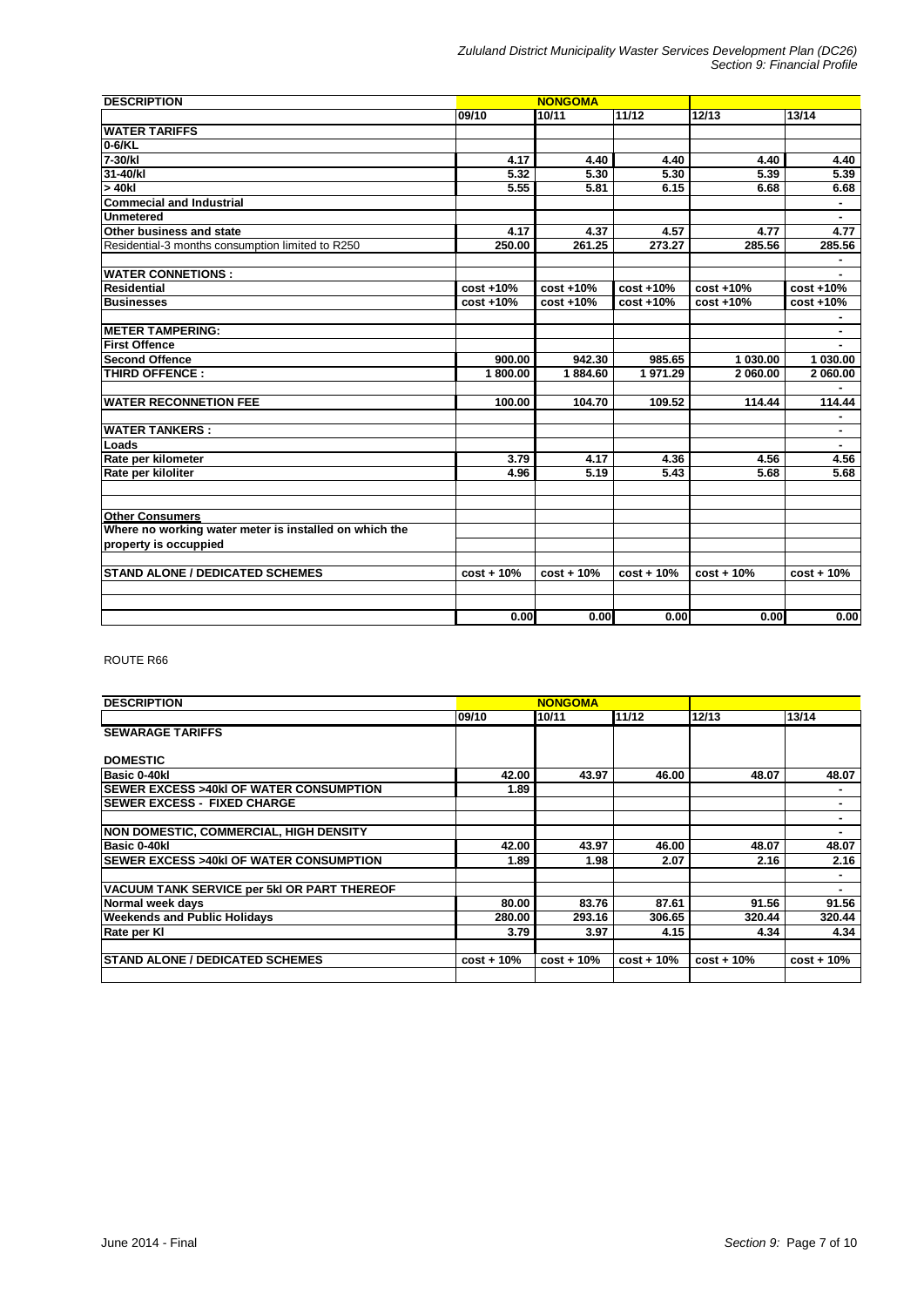| <b>DESCRIPTION</b>                                     |              | <b>PONGOLA</b> |              |              |              |  |  |
|--------------------------------------------------------|--------------|----------------|--------------|--------------|--------------|--|--|
|                                                        | 09/10        | 10/11          | 11/12        | 12/13        | 13/14        |  |  |
| <b>WATER TARIFFS</b>                                   |              |                |              |              |              |  |  |
| $0 - 6$ /KL                                            |              |                |              |              |              |  |  |
| $7-30/kl$                                              | 2.64         | 2.90           | 3.19         | 3.51         | 3.51         |  |  |
| 31-40/kl                                               | 3.87         | 4.26           | 4.68         | 5.15         | 5.15         |  |  |
| $> 40$ kl                                              | 5.10         | 5.61           | 6.15         | 6.68         | 6.68         |  |  |
| <b>Commecial and Industrial</b>                        | 5.03         | 5.53           | 5.83         | 6.09         | 6.09         |  |  |
| <b>Unmetered</b>                                       | 60.75        | 66.83          | 73.51        | 76.82        | 76.82        |  |  |
| Other business and state                               | 2.64         | 2.90           | 3.19         | 3.51         | 3.51         |  |  |
| Residential-3 months consumption limited to R250       | 250.00       | 261.25         | 273.27       | 285.56       | 285.56       |  |  |
| <b>WATER CONNETIONS:</b>                               |              |                |              |              |              |  |  |
| Residential                                            | $cost + 10%$ | $cost + 10%$   | $cost + 10%$ | $cost + 10%$ | $cost + 10%$ |  |  |
| <b>Businesses</b>                                      | $cost + 10%$ | $cost + 10%$   | $cost + 10%$ | $cost + 10%$ | $cost + 10%$ |  |  |
|                                                        |              |                |              |              |              |  |  |
| <b>METER TAMPERING:</b>                                |              |                |              |              |              |  |  |
| <b>First Offence</b>                                   | 900.00       | 942.30         | 985.65       | 1 030.00     | 1 030.00     |  |  |
| <b>Second Offence</b>                                  | 1800.00      | 1884.60        | 1971.29      | 2 060.00     | 2 060.00     |  |  |
| THIRD OFFENCE:                                         |              |                |              |              |              |  |  |
|                                                        |              |                |              |              |              |  |  |
| <b>WATER RECONNETION FEE</b>                           | 100.00       | 104.70         | 109.52       | 114.44       | 114.44       |  |  |
| <b>WATER TANKERS:</b>                                  |              |                |              |              | ٠            |  |  |
| Loads                                                  |              |                |              |              |              |  |  |
| Rate per kilometer                                     | 3.79         | 3.97           | 4.15         | 4.34         | 4.34         |  |  |
| Rate per kiloliter                                     | 4.96         | 5.19           | 5.43         | 5.68         | 5.68         |  |  |
|                                                        |              |                |              |              |              |  |  |
| <b>Other Consumers</b>                                 |              |                |              |              |              |  |  |
| Where no working water meter is installed on which the |              |                |              |              |              |  |  |
| property is occuppied                                  |              |                |              |              |              |  |  |
| <b>STAND ALONE / DEDICATED SCHEMES</b>                 | $cost + 10%$ | $cost + 10%$   | $cost + 10%$ | $cost + 10%$ | $cost + 10%$ |  |  |
|                                                        |              |                |              |              |              |  |  |
|                                                        | 0.00         | 0.00           | 0.00         | 0.00         | 0.00         |  |  |

| <b>DESCRIPTION</b>                                 |                   | <b>PONGOLA</b> |              |              |              |
|----------------------------------------------------|-------------------|----------------|--------------|--------------|--------------|
|                                                    | 09/10             | 10/11          | 11/12        | 12/13        | 13/14        |
| <b>SEWARAGE TARIFFS</b>                            |                   |                |              |              |              |
|                                                    |                   |                |              |              |              |
| <b>Health Awareness/ Promotion</b>                 |                   |                |              |              |              |
| Basic 0-40kl                                       | 42.00             | 43.97          | 46.00        | 48.07        | 48.07        |
| <b>ISEWER EXCESS &gt;40kI OF WATER CONSUMPTION</b> | 1.89              |                |              |              |              |
| <b>ISEWER EXCESS - FIXED CHARGE</b>                |                   |                |              |              | ٠            |
|                                                    |                   |                |              |              | ۰            |
| <b>NON DOMESTIC, COMMERCIAL, HIGH DENSITY</b>      |                   |                |              |              |              |
| Basic 0-40kl                                       | 42.00             | 43.97          | 46.00        | 48.07        | 48.07        |
| <b>ISEWER EXCESS &gt;40kI OF WATER CONSUMPTION</b> | 1.89              | 1.98           | 2.07         | 2.16         | 2.16         |
|                                                    |                   |                |              |              |              |
| VACUUM TANK SERVICE per 5kl OR PART THEREOF        |                   |                |              |              |              |
| Normal week days                                   | 80.00             | 83.76          | 87.61        | 91.56        | 91.56        |
| <b>Weekends and Public Holidays</b>                | 280.00            | 293.16         | 306.65       | 320.44       | 320.44       |
| Rate per Kl                                        | 3.79              | 3.97           | 4.15         | 4.34         | 4.34         |
|                                                    |                   |                |              |              |              |
| <b>ISTAND ALONE / DEDICATED SCHEMES</b>            | $cost + 10%$      | $cost + 10%$   | $cost + 10%$ | $cost + 10%$ | $cost + 10%$ |
|                                                    |                   |                |              |              |              |
|                                                    | 0.00 <sub>l</sub> | 0.00           | 0.00         | 0.00         | 0.00         |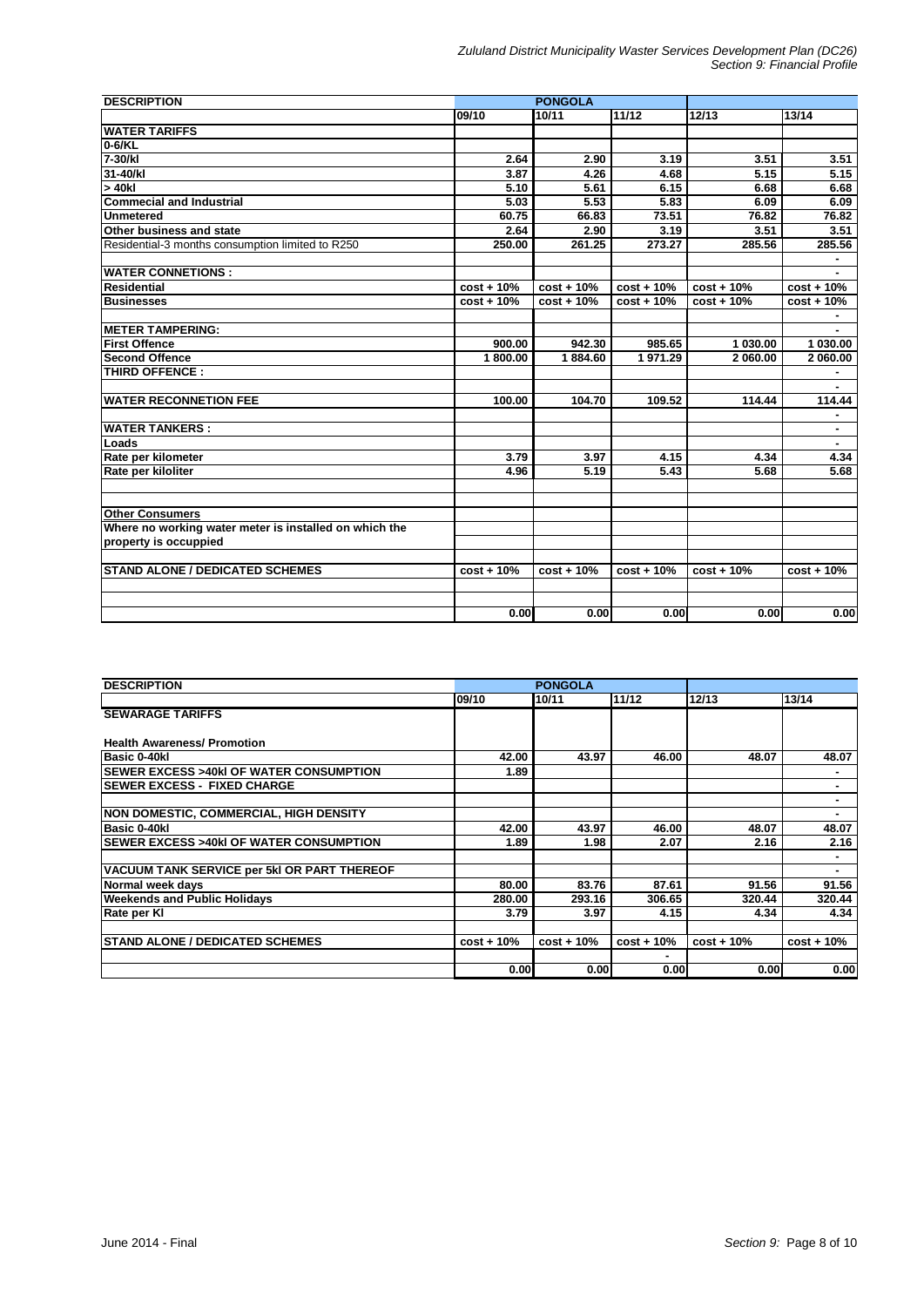| <b>DESCRIPTION</b>                                     |              | <b>EDUMBE</b> |              |              |              |
|--------------------------------------------------------|--------------|---------------|--------------|--------------|--------------|
|                                                        | 09/10        | 10/11         | 11/12        | 12/13        | 13/14        |
| <b>WATER TARIFFS</b>                                   |              |               |              |              |              |
| 0-6/KL                                                 |              |               |              |              |              |
| 7-30/kl                                                | 4.40         | 4.40          | 4.40         | 4.40         | 4.40         |
| 31-40/kl                                               | 4.60         | 5.30          | 5.30         | 5.39         | 5.39         |
| $> 40$ kl                                              | 4.80         | 5.28          | 5.81         | 6.39         | 6.39         |
| <b>Commecial and Industrial</b>                        | 4.40         | 4.84          | 5.32         | 6.09         | 6.09         |
| <b>Unmetered</b>                                       |              |               |              |              |              |
| Other business and state                               | 4.40         | 4.61          | 4.82         | 5.04         | 5.04         |
| Residential-3 months consumption limited to R250       | 250.00       | 261.75        | 273.79       | 286.11       | 286.11       |
|                                                        |              |               |              |              |              |
| <b>WATER CONNETIONS:</b>                               |              |               |              |              |              |
| <b>Residential</b>                                     | $cost + 10%$ | $cost + 10%$  | $cost + 10%$ | $cost + 10%$ | $cost + 10%$ |
| <b>Businesses</b>                                      | $cost + 10%$ | $cost + 10%$  | $cost + 10%$ | $cost + 10%$ | $cost + 10%$ |
|                                                        |              |               |              |              |              |
| <b>IMETER TAMPERING:</b>                               |              |               |              |              |              |
| <b>First Offence</b>                                   | 900.00       | 942.30        | 985.65       | 1 030.00     | 1 030.00     |
| <b>Second Offence</b>                                  | 1800.00      | 1884.60       | 1971.29      | 2 060.00     | 2 060.00     |
| <b>THIRD OFFENCE:</b>                                  |              |               |              |              |              |
|                                                        |              |               |              |              |              |
| <b>WATER RECONNETION FEE</b>                           | 100.00       | 104.70        | 109.52       | 114.44       | 114.44       |
|                                                        |              |               |              |              |              |
| <b>WATER TANKERS :</b>                                 |              |               |              |              | ٠            |
| Loads                                                  |              |               |              |              |              |
| Rate per kilometer                                     | 3.79         | 4.17          | 4.36         | 4.56         | 4.56         |
| Rate per kiloliter                                     | 4.96         | 5.18          | 5.42         | 5.66         | 5.66         |
| <b>Other Consumers</b>                                 |              |               |              |              |              |
| Where no working water meter is installed on which the |              |               |              |              |              |
| property is occuppied                                  |              |               |              |              |              |
| <b>STAND ALONE / DEDICATED SCHEMES</b>                 | $cost + 10%$ | $cost + 10%$  | $cost + 10%$ | $cost + 10%$ | $cost + 10%$ |
|                                                        |              |               |              |              |              |
|                                                        |              |               |              |              |              |
|                                                        | 0.00         | 0.00          | 0.00         | 0.00         | 0.00         |

| <b>DESCRIPTION</b>                                 |                   | <b>EDUMBE</b> |              |              |              |
|----------------------------------------------------|-------------------|---------------|--------------|--------------|--------------|
|                                                    | 09/10             | 10/11         | 11/12        | 12/13        | 13/14        |
| <b>SEWARAGE TARIFFS</b>                            |                   |               |              |              |              |
|                                                    |                   |               |              |              |              |
| <b>DOMESTIC</b>                                    |                   |               |              |              |              |
| Basic 0-40kl                                       | 42.00             | 43.97         | 46.00        | 48.07        | 48.07        |
| <b>ISEWER EXCESS &gt;40kI OF WATER CONSUMPTION</b> | 1.89              |               |              |              |              |
| <b>ISEWER EXCESS - FIXED CHARGE</b>                |                   |               |              |              |              |
|                                                    |                   |               |              |              |              |
| <b>NON DOMESTIC, COMMERCIAL, HIGH DENSITY</b>      |                   |               |              |              |              |
| Basic 0-40kl                                       |                   |               |              |              |              |
| <b>ISEWER EXCESS &gt;40kI OF WATER CONSUMPTION</b> | 42.00             | 43.97         | 46.00        | 48.07        | 48.07        |
|                                                    | 1.89              | 1.98          | 2.07         | 2.16         | 2.16         |
| VACUUM TANK SERVICE per 5kl OR PART THEREOF        |                   |               |              |              |              |
| <b>Indegenous Games</b>                            | 80.00             | 83.76         | 87.61        | 91.56        | 91.56        |
| lGender Conference                                 | 280.00            | 293.16        | 306.65       | 320.44       | 320.44       |
| Rate per KI                                        | 3.79              | 3.97          | 4.15         | 4.34         | 4.34         |
| <b>Youth Day Celebration</b>                       |                   |               |              |              |              |
| <b>Widows, Orphans &amp; Disability Day</b>        | $cost + 10%$      | $cost + 10%$  | $cost + 10%$ | $cost + 10%$ | $cost + 10%$ |
|                                                    |                   |               |              |              |              |
|                                                    | 0.00 <sub>l</sub> | 0.00          | 0.00         | 0.00         | 0.00         |